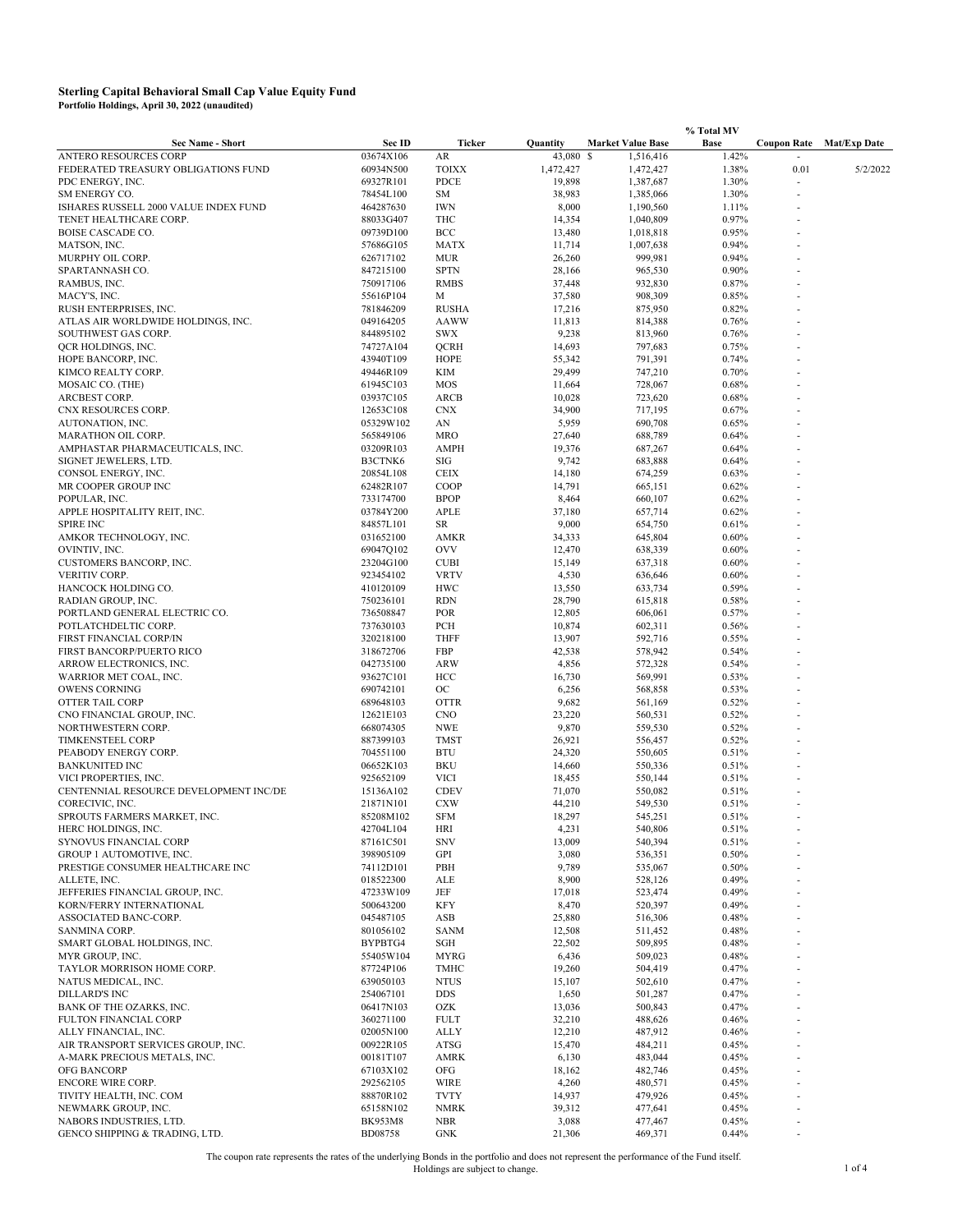|                                                         |                             |                          |                 |                          | % Total MV     |                    |                     |  |
|---------------------------------------------------------|-----------------------------|--------------------------|-----------------|--------------------------|----------------|--------------------|---------------------|--|
| <b>Sec Name - Short</b>                                 | Sec ID                      | Ticker                   | Quantity        | <b>Market Value Base</b> | Base           | <b>Coupon Rate</b> | <b>Mat/Exp Date</b> |  |
| Forestar Group                                          | 346232101                   | <b>FOR</b>               | 28,628          | 466,923                  | 0.44%          |                    |                     |  |
| ENOVA INTERNATIONAL, INC.                               | 29357K103                   | <b>ENVA</b>              | 12,400          | 463,760                  | 0.43%          |                    |                     |  |
| DAVITA HEALTHCARE PARTNERS, INC.                        | 23918K108                   | <b>DVA</b>               | 4,275           | 463,282                  | 0.43%          |                    |                     |  |
| WESTLAKE CHEMICAL CORP.                                 | 960413102                   | <b>WLK</b>               | 3,652           | 462,161                  | 0.43%          |                    |                     |  |
| JONES LANG LASALLE, INC.<br>HORACE MANN EDUCATORS CORP. | 48020Q107<br>440327104      | <b>JLL</b><br><b>HMN</b> | 2,112<br>11,560 | 461,958                  | 0.43%<br>0.43% |                    |                     |  |
| MUELLER INDUSTRIES INC                                  | 624756102                   | MLI                      | 8,500           | 460,666<br>460,275       | 0.43%          |                    |                     |  |
| ACADIA REALTY TRUST                                     | 004239109                   | AKR                      | 21,940          | 458,985                  | 0.43%          |                    |                     |  |
| ADVANSIX, INC.                                          | 00773T101                   | ASIX                     | 10,250          | 456,535                  | 0.43%          |                    |                     |  |
| TTM TECHNOLOGIES, INC.                                  | 87305R109                   | <b>TTMI</b>              | 32,628          | 455,161                  | 0.43%          |                    |                     |  |
| DICK'S SPORTING GOODS, INC.                             | 253393102                   | <b>DKS</b>               | 4,714           | 454,524                  | 0.43%          |                    |                     |  |
| HANMI FINANCIAL CORP.                                   | 410495204                   | HAFC                     | 19,510          | 451,657                  | 0.42%          |                    |                     |  |
| ESSENTIAL PROPERTIES REALTY TRUST, INC.                 | 29670E107                   | <b>EPRT</b>              | 18,622          | 446,928                  | 0.42%          |                    |                     |  |
| ARGO GROUP INTERNATIONAL HOLDINGS, LTD.                 | 2499543                     | ARGO                     | 10,430          | 446,404                  | 0.42%          |                    |                     |  |
| COSTAMARE, INC.                                         | <b>B566T98</b>              | <b>CMRE</b>              | 33,013          | 442,704                  | 0.41%          |                    |                     |  |
| PIEDMONT OFFICE REALTY TRUST, INC.                      | 720190206                   | <b>PDM</b>               | 27,480          | 442,428                  | 0.41%          |                    |                     |  |
| RELIANCE STEEL & ALUMINUM CO                            | 759509102                   | RS                       | 2,177           | 431,590                  | 0.40%          |                    |                     |  |
| <b>INSTEEL INDUSTRIES, INC.</b>                         | 45774W108                   | <b>IIIN</b>              | 10,160          | 430,987                  | 0.40%          |                    |                     |  |
| SUPERNUS PHARMACEUTICALS INC.                           | 868459108                   | <b>SUPN</b>              | 15,330          | 427,707                  | 0.40%          |                    |                     |  |
| CITY OFFICE REIT, INC.                                  | 178587101                   | CIO                      | 28,567          | 423,934                  | 0.40%          |                    |                     |  |
| NELNET, INC.                                            | 64031N108                   | <b>NNI</b>               | 5,140           | 421,840                  | 0.39%          |                    |                     |  |
| NATIONAL FUEL GAS CO.                                   | 636180101<br>87265H109      | NFG                      | 6,010           | 421,481                  | 0.39%          |                    |                     |  |
| TRI POINTE GROUP, INC.                                  | 516806205                   | <b>TPH</b><br>LPI        | 20,240          | 418,361                  | 0.39%<br>0.39% |                    |                     |  |
| LAREDO PETROLEUM, INC.<br>PIPER JAFFRAY COS.            | 724078100                   | PIPR                     | 5,870<br>3,610  | 418,003<br>415,078       | 0.39%          |                    |                     |  |
| ALEXANDER & BALDWIN, INC.                               | 014491104                   | <b>ALEX</b>              | 19,510          | 413,612                  | 0.39%          |                    |                     |  |
| WHITESTONE, REIT                                        | 966084204                   | <b>WSR</b>               | 33,210          | 403,502                  | 0.38%          |                    |                     |  |
| CENTRAL GARDEN AND PET CO.                              | 153527205                   | <b>CENTA</b>             | 9,722           | 402,296                  | 0.38%          |                    |                     |  |
| SUNCOKE ENERGY, INC.                                    | 86722A103                   | <b>SXC</b>               | 47,990          | 399,277                  | 0.37%          |                    |                     |  |
| CONNECTONE BANCORP, INC.                                | 20786W107                   | <b>CNOB</b>              | 14,305          | 398,537                  | 0.37%          |                    |                     |  |
| HOMESTREET, INC.                                        | 43785V102                   | <b>HMST</b>              | 9,787           | 397,254                  | 0.37%          |                    |                     |  |
| EAGLE BULK SHIPPING, INC.                               | <b>BKY4308</b>              | EGLE                     | 6,380           | 397,091                  | 0.37%          |                    |                     |  |
| CTO REALTY GROWTH, INC.                                 | 22948Q101                   | <b>CTO</b>               | 6,200           | 395,374                  | 0.37%          |                    |                     |  |
| ARES COMMERCIAL REAL ESTATE CORP.                       | 04013V108                   | <b>ACRE</b>              | 26,170          | 394,382                  | 0.37%          |                    |                     |  |
| CTS CORP.                                               | 126501105                   | <b>CTS</b>               | 11,120          | 393,314                  | 0.37%          |                    |                     |  |
| FULGENT GENETICS, INC.                                  | 359664109                   | <b>FLGT</b>              | 7,120           | 390,746                  | 0.37%          |                    |                     |  |
| KNOWLES CORP.                                           | 49926D109                   | ΚN                       | 21,050          | 389,846                  | 0.36%          |                    |                     |  |
| MOLINA HEALTHCARE, INC.                                 | 60855R100                   | MOH                      | 1,230           | 385,544                  | 0.36%          |                    |                     |  |
| MURPHY USA, INC.                                        | 626755102                   | <b>MUSA</b>              | 1,650           | 385,440                  | 0.36%          |                    |                     |  |
| ECHOSTAR CORP.                                          | 278768106                   | <b>SATS</b>              | 16,490          | 385,042                  | 0.36%          |                    |                     |  |
| BLUELINX HOLDINGS, INC.                                 | 09624H208                   | <b>BXC</b>               | 5,770           | 384,686                  | 0.36%          |                    |                     |  |
| OASIS PETROLEUM, INC.                                   | 674215207                   | OAS                      | 2,890           | 383,387                  | 0.36%          |                    |                     |  |
| ASSURED GUARANTY, LTD.<br>MARCUS & MILLICHAP, INC.      | <b>B00V7H8</b><br>566324109 | AGO<br>MMI               | 6,920<br>8,500  | 381,638                  | 0.36%<br>0.36% |                    |                     |  |
| CF INDUSTRIES HOLDINGS INC                              | 125269100                   | CF                       | 3,839           | 380,715<br>371,730       | 0.35%          |                    |                     |  |
| HORIZON BANCORP/IN                                      | 440407104                   | <b>HBNC</b>              | 21,194          | 370,471                  | 0.35%          |                    |                     |  |
| UNITED STATES STEEL CORP.                               | 912909108                   | X                        | 12,020          | 366,490                  | 0.34%          |                    |                     |  |
| CHIMERA INVESTMENT CORP                                 | 16934Q208                   | <b>CIM</b>               | 36,528          | 366,011                  | 0.34%          |                    |                     |  |
| GENESCO, INC.                                           | 371532102                   | GCO                      | 5,900           | 365,977                  | 0.34%          |                    |                     |  |
| READY CAPITAL CORP                                      | 75574U101                   | RC                       | 25,076          | 365,357                  | 0.34%          |                    |                     |  |
| ATMOS ENERGY CORP.                                      | 049560105                   | <b>ATO</b>               | 3,190           | 361,746                  | 0.34%          |                    |                     |  |
| STEWART INFORMATION SERVICES, CORP.                     | 860372101                   | <b>STC</b>               | 7,010           | 361,716                  | 0.34%          |                    |                     |  |
| BRIGHTHOUSE FINANCIAL, INC.                             | 10922N103                   | BHF                      | 7,006           | 359,828                  | 0.34%          |                    |                     |  |
| GREAT SOUTHERN BANCORP, INC.                            | 390905107                   | GSBC                     | 6,330           | 359,164                  | 0.34%          |                    |                     |  |
| AXIS CAPITAL HOLDINGS, LTD.                             | 2677606                     | AXS                      | 6,250           | 358,313                  | 0.34%          |                    |                     |  |
| MFA FINANCIAL, INC.                                     | 55272X607                   | MFA                      | 25,140          | 358,245                  | 0.34%          |                    |                     |  |
| PHOTRONICS, INC.                                        | 719405102                   | <b>PLAB</b>              | 23,880          | 357,961                  | 0.33%          |                    |                     |  |
| UNIVEST CORP. OF PENNSYLVANIA                           | 915271100                   | <b>UVSP</b>              | 14,150          | 356,580                  | 0.33%          |                    |                     |  |
| COCA-COLA CONSOLIDATED INC                              | 191098102                   | COKE                     | 803             | 354,525                  | 0.33%          |                    |                     |  |
| OLD SECOND BANCORP, INC.<br>HENRY SCHEIN INC            | 680277100<br>806407102      | OSBC<br><b>HSIC</b>      | 25,710<br>4,350 | 354,027<br>352,785       | 0.33%<br>0.33% |                    |                     |  |
| INTERPUBLIC GROUP OF COS., INC.                         | 460690100                   | IPG                      | 10,743          | 350,437                  | 0.33%          |                    |                     |  |
| COMPUTER PROGRAMS AND SYSTEMS INC                       | 205306103                   | <b>CPSI</b>              | 10,977          | 350,386                  | 0.33%          |                    |                     |  |
| LOUISIANA-PACIFIC CORP.                                 | 546347105                   | <b>LPX</b>               | 5,420           | 349,698                  | 0.33%          |                    |                     |  |
| FLUSHING FINANCIAL CORP.                                | 343873105                   | <b>FFIC</b>              | 16,260          | 349,590                  | 0.33%          |                    |                     |  |
| NEXSTAR MEDIA GROUP, INC.                               | 65336K103                   | <b>NXST</b>              | 2,199           | 348,366                  | 0.33%          |                    |                     |  |
| COMMUNITY TRUST BANCORP, INC.                           | 204149108                   | <b>CTBI</b>              | 8,730           | 347,541                  | 0.33%          |                    |                     |  |
| PREMIER FINANCIAL CORP.                                 | 74052F108                   | PFC                      | 13,070          | 346,878                  | 0.32%          |                    |                     |  |
| FRANKLIN STREET PROPERTIES CORP.                        | 35471R106                   | FSP                      | 67,090          | 346,184                  | 0.32%          |                    |                     |  |
| KILROY REALTY CORP.                                     | 49427F108                   | <b>KRC</b>               | 4,940           | 345,800                  | 0.32%          |                    |                     |  |
| ZIONS BANCORP NA                                        | 989701107                   | ZION                     | 6,101           | 344,768                  | 0.32%          |                    |                     |  |
| BJ'S WHOLESALE CLUB HOLDINGS, INC.                      | 05550J101                   | BJ                       | 5,340           | 343,629                  | 0.32%          |                    |                     |  |
| PENNYMAC FINANCIAL SERVICES, INC.                       | 70932M107                   | PFSI                     | 7,060           | 342,834                  | 0.32%          |                    |                     |  |
| OMNICOM GROUP, INC.                                     | 681919106                   | OMC                      | 4,500           | 342,585                  | 0.32%          |                    |                     |  |
| <b>EPR PROPERTIES</b>                                   | 26884U109                   | EPR                      | 6,490           | 340,855                  | 0.32%          |                    |                     |  |
| ACADIA HEALTHCARE CO INC                                | 00404A109                   | ACHC                     | 5,013           | 340,282                  | 0.32%          |                    |                     |  |
| MIDLAND STATES BANCORP, INC.<br>BYLINE BANCORP, INC.    | 597742105                   | <b>MSBI</b>              | 12,900          | 340,044                  | 0.32%          |                    |                     |  |
|                                                         | 124411109                   | BY                       | 14,450          | 338,997                  | 0.32%          |                    |                     |  |

The coupon rate represents the rates of the underlying Bonds in the portfolio and does not represent the performance of the Fund itself.<br>2 of 4<br>2 of 4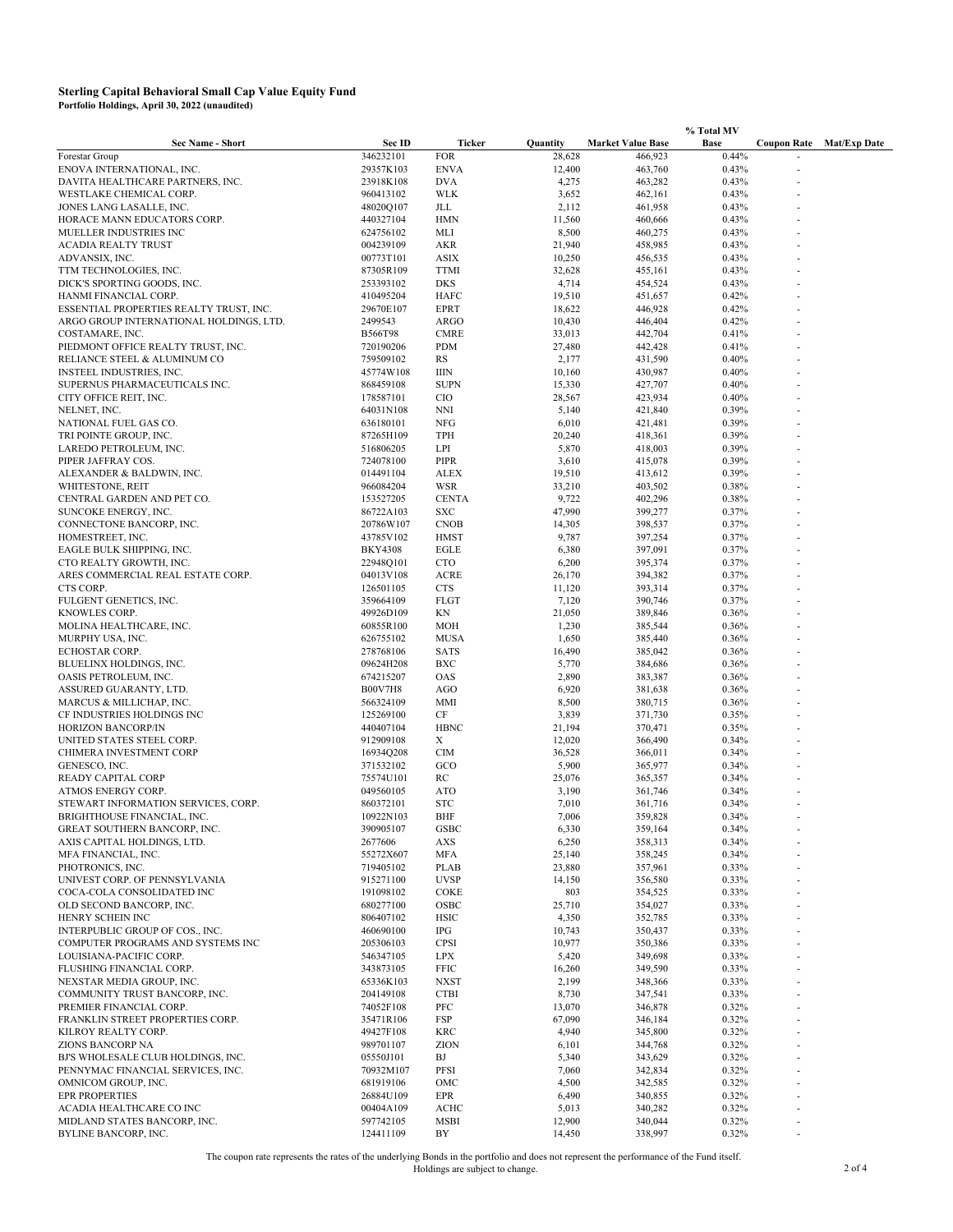|                                                       |                        |                           |                  | % Total MV               |                |                    |                     |
|-------------------------------------------------------|------------------------|---------------------------|------------------|--------------------------|----------------|--------------------|---------------------|
| <b>Sec Name - Short</b>                               | Sec ID                 | Ticker                    | Quantity         | <b>Market Value Base</b> | Base           | <b>Coupon Rate</b> | <b>Mat/Exp Date</b> |
| OGE ENERGY CORP.                                      | 670837103              | OGE                       | 8,580            | 331,874                  | 0.31%          |                    |                     |
| CENTRAL PACIFIC FINANCIAL CORP.                       | 154760409              | CPF                       | 13,720           | 331,750                  | 0.31%          |                    |                     |
| INDUSTRIAL LOGISTICS PROPERTIES TRUST                 | 456237106              | <b>ILPT</b>               | 20,477           | 330,908                  | 0.31%          |                    |                     |
| AMN HEALTHCARE SERVICES INC                           | 001744101              | AMN                       | 3,381            | 330,493                  | 0.31%          |                    |                     |
| HAWAIIAN ELECTRIC INDUSTRIES, INC.                    | 419870100              | HE                        | 8,010            | 329,291                  | 0.31%          |                    |                     |
| HARLEY-DAVIDSON INC<br>MEDICAL PROPERTIES TRUST, INC. | 412822108<br>58463J304 | HOG<br><b>MPW</b>         | 9,030<br>17,868  | 329,144<br>328,593       | 0.31%<br>0.31% |                    |                     |
| CORCEPT THERAPEUTICS, INC.                            | 218352102              | CORT                      | 15,230           | 327,597                  | 0.31%          |                    |                     |
| RENAISSANCERE HOLDINGS, LTD.                          | 2728429                | <b>RNR</b>                | 2,270            | 325,790                  | 0.30%          |                    |                     |
| TITAN MACHINERY, INC.                                 | 88830R101              | <b>TITN</b>               | 13,791           | 325,192                  | 0.30%          |                    |                     |
| ALBERTSONS COS., INC                                  | 013091103              | ACI                       | 10,370           | 324,374                  | 0.30%          |                    |                     |
| EVEREST RE GROUP, LTD.                                | 2556868                | RE                        | 1,180            | 324,158                  | 0.30%          |                    |                     |
| VOYA FINANCIAL, INC.                                  | 929089100              | <b>VOYA</b>               | 5,130            | 323,908                  | 0.30%          |                    |                     |
| REGENCY CENTERS CORP.                                 | 758849103              | <b>REG</b>                | 4,700            | 323,501                  | 0.30%          |                    |                     |
| UNITED NATURAL FOODS, INC.                            | 911163103              | <b>UNFI</b>               | 7,530            | 323,263                  | 0.30%          |                    |                     |
| PINNACLE WEST CAPITAL CORP.                           | 723484101              | <b>PNW</b>                | 4,530            | 322,536                  | 0.30%          |                    |                     |
| CENTRAL GARDEN & PET CO.                              | 153527106              | <b>CENT</b>               | 7,360            | 322,294                  | 0.30%          |                    |                     |
| EVERGY, INC.                                          | 30034W106              | <b>EVRG</b>               | 4,730            | 320,931                  | 0.30%          |                    |                     |
| SL GREEN REALTY CORP<br>BROOKFIELD RENEWABLE CORP.    | 78440X887<br>11284V105 | <b>SLG</b><br><b>BEPC</b> | 4,630<br>8,920   | 320,489                  | 0.30%<br>0.30% |                    |                     |
| INTERFACE, INC.                                       | 458665304              | TILE                      | 25,228           | 320,228<br>320,143       | 0.30%          |                    |                     |
| COMERICA, INC.                                        | 200340107              | <b>CMA</b>                | 3,870            | 316,953                  | 0.30%          |                    |                     |
| NEW RESIDENTIAL INVESTMENT CORP.                      | 64828T201              | <b>NRZ</b>                | 30,230           | 314,392                  | 0.29%          |                    |                     |
| QUIDEL CORP.                                          | 74838J101              | QDEL                      | 3,120            | 313,934                  | 0.29%          |                    |                     |
| ENSIGN GROUP, INC. (THE)                              | 29358P101              | <b>ENSG</b>               | 3,893            | 312,725                  | 0.29%          |                    |                     |
| CRA INTERNATIONAL INC                                 | 12618T105              | <b>CRAI</b>               | 3,778            | 311,194                  | 0.29%          |                    |                     |
| HERITAGE-CRYSTAL CLEAN, INC.                          | 42726M106              | HCCI                      | 11,310           | 308,763                  | 0.29%          |                    |                     |
| <b>ATKORE INC</b>                                     | 047649108              | ATKR                      | 3,178            | 305,406                  | 0.29%          |                    |                     |
| FORRESTER RESEARCH, INC.                              | 346563109              | <b>FORR</b>               | 5,480            | 305,181                  | 0.29%          |                    |                     |
| COVENANT LOGISTICS GROUP, INC.                        | 22284P105              | <b>CVLG</b>               | 14,790           | 303,787                  | 0.28%          |                    |                     |
| NATIONAL RETAIL PROPERTIES, INC.                      | 637417106              | <b>NNN</b>                | 6,891            | 302,101                  | 0.28%          |                    |                     |
| COUSINS PROPERTIES, INC.                              | 222795502              | <b>CUZ</b>                | 8,400            | 301,560                  | 0.28%          |                    |                     |
| OLD REPUBLIC INTERNATIONAL CORP.                      | 680223104              | ORI                       | 13,670           | 300,877                  | 0.28%          |                    |                     |
| JAZZ PHARMACEUTICALS PLC                              | B4Q5ZN4                | JAZZ<br><b>HZO</b>        | 1,872            | 299,932                  | 0.28%          |                    |                     |
| MARINEMAX, INC.<br>EQUITABLE HOLDINGS, INC.           | 567908108<br>29452E101 | EQH                       | 7,279<br>10,300  | 297,857<br>296,949       | 0.28%<br>0.28% |                    |                     |
| YELP INC                                              | 985817105              | YELP                      | 9,094            | 295,828                  | 0.28%          |                    |                     |
| ICU MEDICAL, INC.                                     | 44930G107              | ICUI                      | 1,380            | 295,306                  | 0.28%          |                    |                     |
| <b>RBB BANCORP</b>                                    | 74930B105              | <b>RBB</b>                | 13,710           | 293,257                  | 0.27%          |                    |                     |
| PREMIER, INC.                                         | 74051N102              | PINC                      | 8,050            | 291,491                  | 0.27%          |                    |                     |
| ENVISTA HOLDINGS CORP.                                | 29415F104              | <b>NVST</b>               | 7,348            | 291,128                  | 0.27%          |                    |                     |
| SLM CORP.                                             | 78442P106              | <b>SLM</b>                | 17,390           | 290,935                  | 0.27%          |                    |                     |
| REALOGY HOLDINGS CORP                                 | 75605Y106              | RLGY                      | 26,481           | 290,232                  | 0.27%          |                    |                     |
| RE/MAX HOLDINGS, INC.                                 | 75524W108              | <b>RMAX</b>               | 12,340           | 289,496                  | 0.27%          |                    |                     |
| WATERSTONE FINANCIAL, INC.                            | 94188P101              | WSBF                      | 17,897           | 287,426                  | 0.27%          |                    |                     |
| THRYV HOLDINGS, INC.<br>LITHIA MOTORS, INC.           | 886029206<br>536797103 | THRY<br>LAD               | 11,040<br>1,000  | 285,163<br>283,130       | 0.27%<br>0.26% |                    |                     |
| <b>CUSHMAN &amp; WAKEFIELD PLC</b>                    | BFZ4N46                | <b>CWK</b>                | 15,720           | 281,388                  | 0.26%          |                    |                     |
| RYDER SYSTEM, INC.                                    | 783549108              | R                         | 3,997            | 279,390                  | 0.26%          |                    |                     |
| INDEPENDENT BANK CORP./MI                             | 453838609              | <b>IBCP</b>               | 14,144           | 279,203                  | 0.26%          |                    |                     |
| LIBERTY MEDIA CORP-LIBERTY SIRIUSXM                   | 531229607              | <b>LSXMK</b>              | 6,600            | 276,408                  | 0.26%          |                    |                     |
| MERCHANTS BANCORP (IN)                                | 58844R108              | <b>MBIN</b>               | 11,715           | 275,537                  | 0.26%          |                    |                     |
| STORE CAPITAL CORP.                                   | 862121100              | STOR                      | 9,690            | 275,487                  | 0.26%          |                    |                     |
| BUILDERS FIRSTSOURCE, INC.                            | 12008R107              | <b>BLDR</b>               | 4,460            | 274,602                  | 0.26%          |                    |                     |
| LIBERTY MEDIA CORP-LIBERTY SIRIUSXM                   | 531229409              | <b>LSXMA</b>              | 6,560            | 274,405                  | 0.26%          |                    |                     |
| STERLING CONSTRUCTION CO., INC.                       | 859241101              | <b>STRL</b>               | 11,840           | 271,018                  | 0.25%          |                    |                     |
| GRAY TELEVISION, INC.<br>MGIC INVESTMENT CORP.        | 389375106              | <b>GTN</b><br><b>MTG</b>  | 14,595<br>20,670 | 270,299                  | 0.25%          |                    |                     |
| FIRST AMERICAN FINANCIAL CORP.                        | 552848103<br>31847R102 | FAF                       | 4,620            | 269,950<br>269,392       | 0.25%<br>0.25% |                    |                     |
| FIDELITY NATIONAL FINANCIAL, INC.                     | 31620R303              | <b>FNF</b>                | 6,700            | 266,794                  | 0.25%          |                    |                     |
| HEIDRICK & STRUGGLES INTERNATIONAL, INC.              | 422819102              | HSII                      | 8,300            | 265,268                  | 0.25%          |                    |                     |
| KNIGHT-SWIFT TRANSPORTATION HOLDINGS, IN              | 499049104              | <b>KNX</b>                | 5,490            | 262,916                  | 0.25%          |                    |                     |
| VAREX IMAGING CORP.                                   | 92214X106              | <b>VREX</b>               | 13,130           | 260,631                  | 0.24%          |                    |                     |
| BUCKLE, INC. (THE)                                    | 118440106              | <b>BKE</b>                | 8,310            | 258,109                  | 0.24%          |                    |                     |
| LUMEN TECHNOLOGIES, INC.                              | 550241103              | <b>LUMN</b>               | 25,390           | 255,423                  | 0.24%          |                    |                     |
| SHOE CARNIVAL, INC.                                   | 824889109              | <b>SCVL</b>               | 8,300            | 250,577                  | 0.23%          |                    |                     |
| STRIDE, INC.                                          | 86333M108              | LRN                       | 6,350            | 249,555                  | 0.23%          |                    |                     |
| DASEKE, INC.                                          | 23753F107              | <b>DSKE</b>               | 29,620           | 248,808                  | 0.23%          |                    |                     |
| LUMENTUM HOLDINGS, INC.                               | 55024U109              | <b>LITE</b>               | 3,060            | 248,503                  | 0.23%          |                    |                     |
| REGIONAL MANAGEMENT CORP.                             | 75902K106              | RM                        | 5,750            | 247,538                  | 0.23%          |                    |                     |
| MANPOWERGROUP, INC.<br>HAVERTY FURNITURE COS, INC.    | 56418H100<br>419596101 | MAN<br><b>HVT</b>         | 2,706<br>9,562   | 244,081<br>237,424       | 0.23%<br>0.22% |                    |                     |
| AMNEAL PHARMACEUTICALS, INC.                          | 03168L105              | <b>AMRX</b>               | 60,844           | 234,858                  | 0.22%          |                    |                     |
| HEALTHSTREAM INC                                      | 42222N103              | <b>HSTM</b>               | 12,268           | 234,319                  | 0.22%          |                    |                     |
| JABIL, INC.                                           | 466313103              | JBL                       | 3,925            | 226,590                  | 0.21%          |                    |                     |
| <b>TEXTRON INC</b>                                    | 883203101              | <b>TXT</b>                | 3,220            | 222,985                  | 0.21%          |                    |                     |
| TOLL BROTHERS, INC.                                   | 889478103              | TOL                       | 4,720            | 218,866                  | 0.20%          |                    |                     |
| OXFORD INDUSTRIES INC                                 | 691497309              | <b>OXM</b>                | 2,440            | 218,624                  | 0.20%          |                    |                     |

The coupon rate represents the rates of the underlying Bonds in the portfolio and does not represent the performance of the Fund itself.<br>3 of 4<br>3 of 4